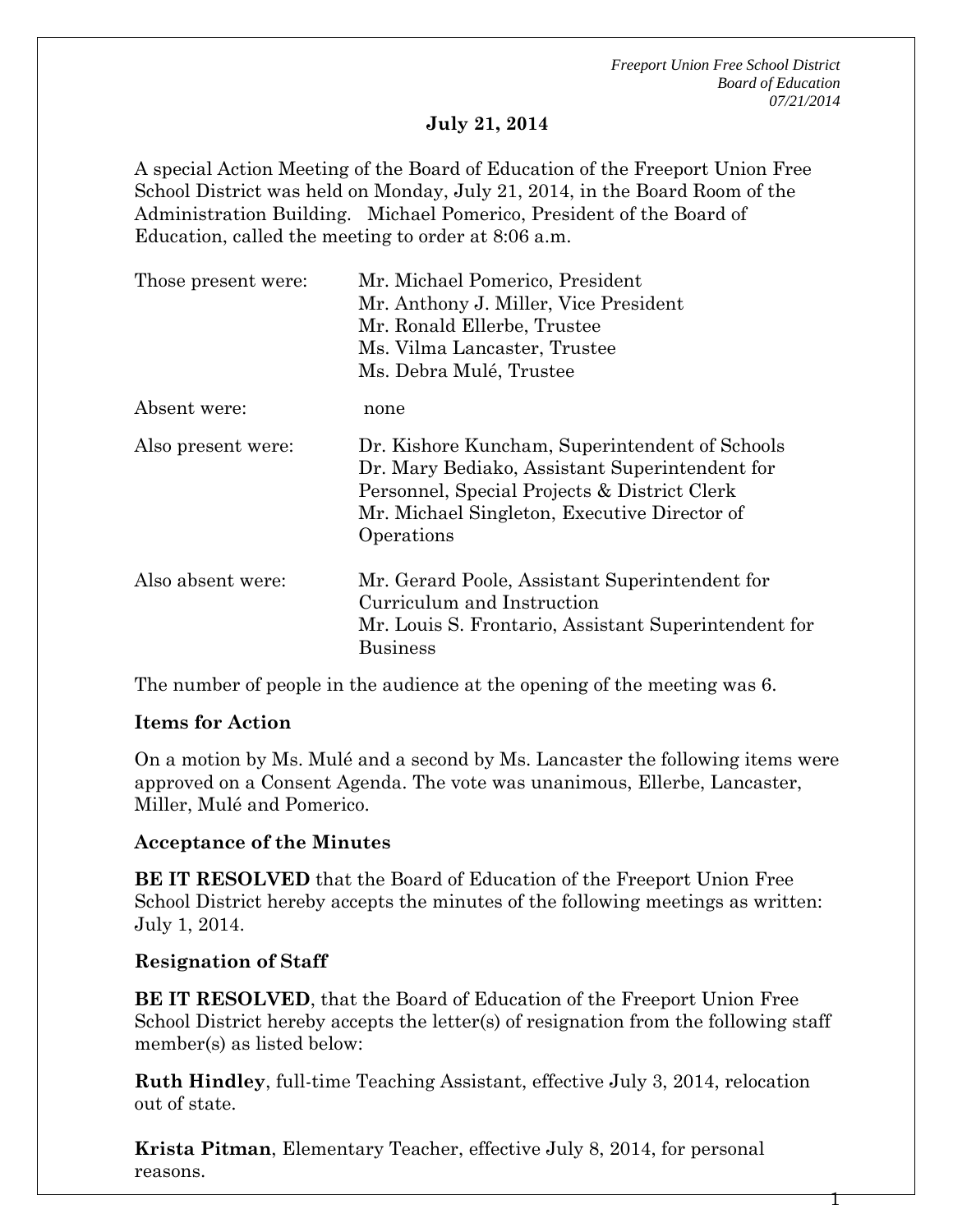**Mauricio Riveros-Villanueva,** full-time Teaching Assistant, effective August 31, 2014, to accept another position in the District.

# **Appointment of Instructional Staff**

**BE IT RESOLVED**, that the Board of Education of the Freeport Union Free School District, upon the recommendation of the Superintendent, hereby appoints the individuals listed in the attached Appointment of Staff Report, in accordance with the rules of the Board of Regents. These individuals shall possess appropriate certification allowing them to serve as teachers in the public schools of New York.

# **Probationary**

**Robin Newberg,** Reading Teacher, (new) a probationary appointment effective September 1, 2014, with anticipated tenure on September 1, 2017. Compensation for this position will be on Step 1-2A of the U4D Schedule at \$63,301. Assignment: Atkinson.

**Lisa Provenzano,** Art Teacher, (replacing J. Elias, retired) a probationary appointment effective September 1, 2014, with anticipated tenure on September 1, 2017. Compensation for this position will be on Step 1-2A of the U4D Schedule at \$63,301. Assignment: Archer.

**Kathryn Hoffman,** Health Teacher, (replacing D. Mulvey, retired) a probationary appointment effective September 1, 2014, with anticipated tenure on September 1, 2017. Compensation for this position will be on Step 1-2A of the U4D Schedule at \$63,301. Assignment: Dodd.

**Lindsey McClain,** Elementary Teacher, (replacing L. Muchnick, resigned) a probationary appointment effective September 1, 2014, with anticipated tenure on September 1, 2017. Compensation for this position will be on Step 1-2A of the U4D Schedule at \$63,301. Assignment: Bayview.

**Angelique Scarpinato,** Reading Teacher, (new) a probationary appointment effective September 1, 2014, with anticipated tenure on September 1, 2017. Compensation for this position will be on Step 1-2B of the U4D Schedule at \$65,282. Assignment: Archer.

**Maurico Riveros-Villanueva,** Elementary Teacher, (bilingual, new) a probationary appointment effective September 1, 2014, with anticipated tenure on September 1, 2017. Compensation for this position will be on Step 1-1B of the U4C Schedule at \$55,130. Assignment: Atkinson.

## **Temporary**

**Blanca Adames**, 2/5 Foreign Language Teacher, Return from Preferred Eligibility List, a temporary appointment effective September 1, 2014 through August 31, 2015. Compensation for this will be on step 9-2A on the U4D Schedule at \$34,113.20. Assignment: FHS.

# **Appointment of Non- Instructional Staff**

**Rosa Nunez,** Food Service Worker (4 hour), (replacing V. Buckles, resigned) a probationary appointment effective September 1, 2014 for a period of 26 weeks

2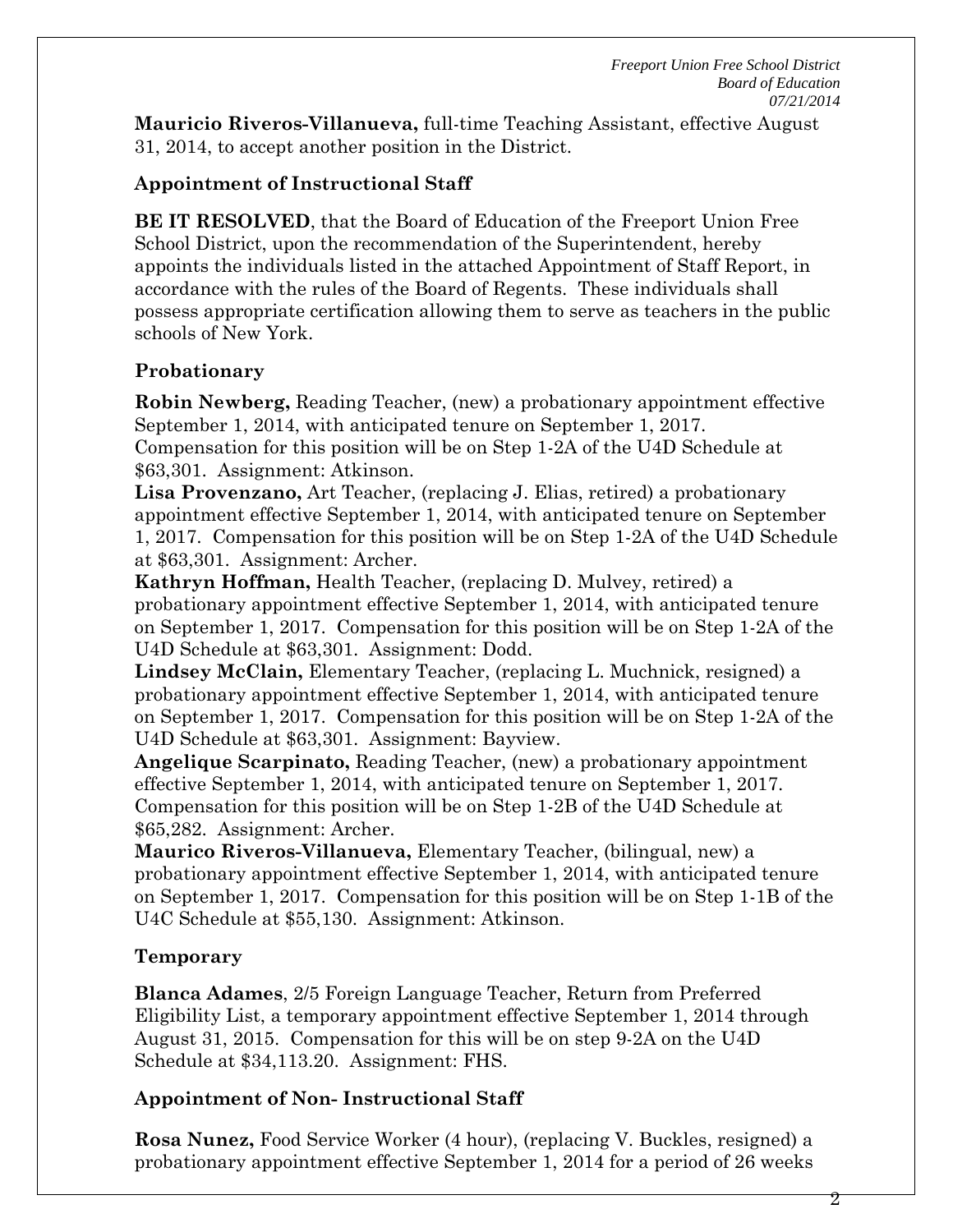upon Civil Service approval. Compensation for this position shall be according to the Food Service Salary Schedule at \$10,505.60. Assignment: Archer.

## **Appointment of Summer School Staff**

BE IT RESOLVED, that the Board of Education of the Freeport Union Free School District, upon the recommendation of the Superintendent, hereby appoints the individuals listed below in accordance with the rules of the Board of Regents. These individuals shall possess appropriate certification allowing them to serve as staff in the public schools of New York

| Name            | Position | Salary     |
|-----------------|----------|------------|
| Mindy Ein       | Clerical | \$2,604.80 |
| Thelma Zambrano | Clerical | \$2,604.80 |

### **CSE/CPSE Minutes**

**BE IT RESOLVED,** that the Board of Education of the Freeport Union Free School District hereby accepts the minutes of the meetings of the Committee on Special Education and the Committee on Preschool Special Education for the following dates: May 5, 8, 9, 12, 15, 16, 21, 22, 23, 27, 29, 2014; June 5, 6, 11, 12, 13, 16, 17, 18, 19, 23, 24, 2014; July 10, 2014.

## **Other Items for Action**

On a motion by Mr. Miller and a second by Ms. Mulé the following item was approved:

## **Approval of a Resolution to End the Gap Elimination Adjustment**

- **Whereas:** The NY State Gap Elimination Adjustment (GEA) was implemented in 2010 as a one-time reduction in education aid to help NY State balance its budget and the GEA has continued in every budget since then; and
- **Whereas:** The GEA since its inception has reduced state aid to the Freeport Union Free School District by \$34,720,981; and
- **Whereas:** The **reduction** in aid associated with the GEA has resulted in a cost shift to the local property tax payer in the Freeport Union Free School District; and
- **Whereas:** This cost shift has resulted in unsustainable measures being implemented to balance the Freeport Public Schools budget, including the reduction and **elimination** of school programs, personnel, and services, and the reductions of school district reserve funds; and
- **Whereas:** Efforts by the Freeport Public Schools to sustain programs and services and contain budgets are simultaneously constrained by Property Tax Cap Legislation, unfunded and underfunded mandates, state mandated increases in pension costs, and mandated implementation of Common Core Learning Standards and

3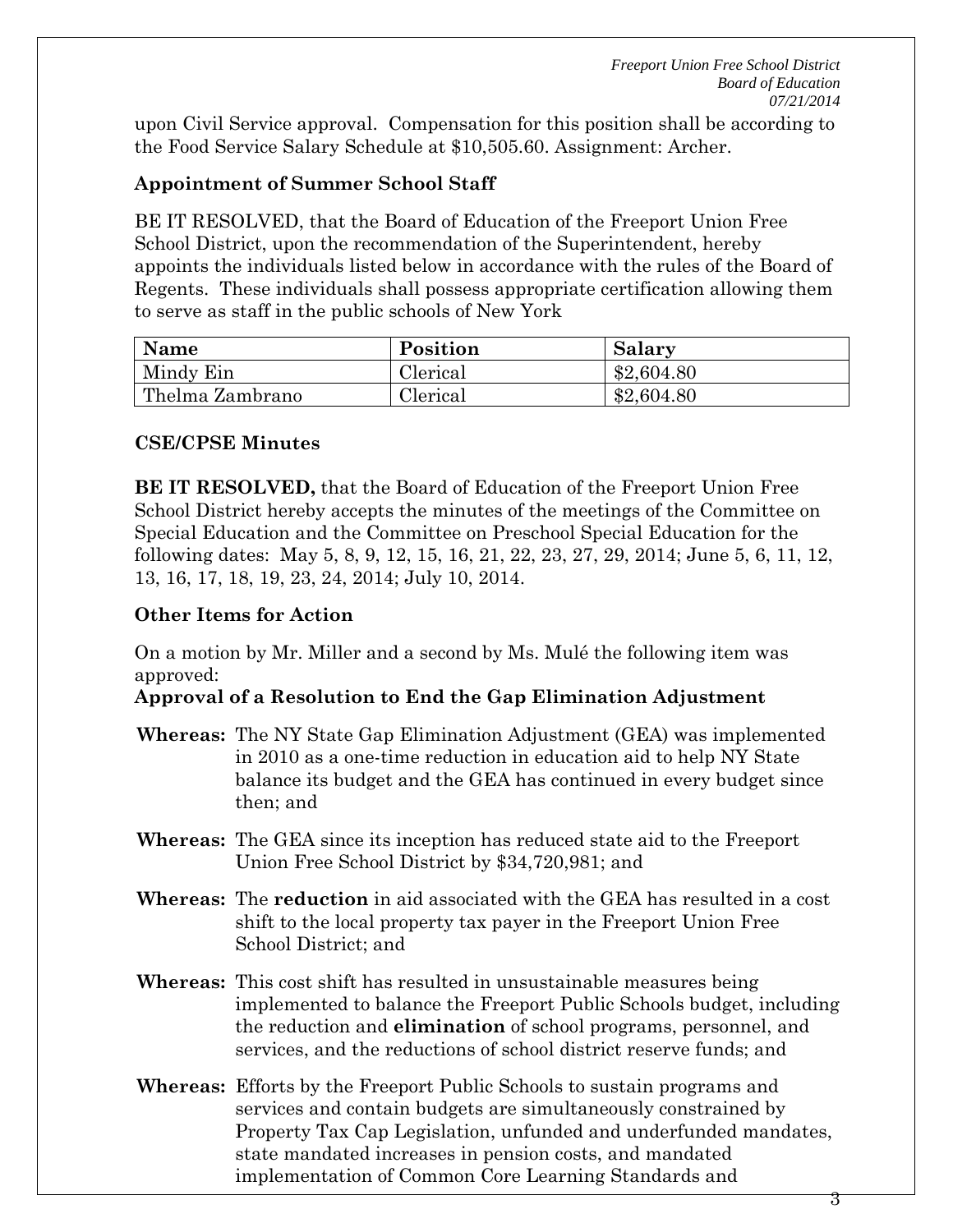4

teacher/principal performance reviews; and

- **Whereas:** State **Funding** is constitutionally mandated and is essential to meet all mandates and obligations and to maintain the quality of education in the Freeport Public Schools; and
- **Whereas:** New York State touts recent aid increases as generous support to schools, although overall, school districts are receiving very little additional aid when compared to 2008-09; and
- **Whereas:** Some school districts have even experienced state aid decreases from 2008-09 to 2014-15;
- **Resolved,** That the Freeport Public Schools Board of Education calls upon the New York State Legislature to end Gap Elimination Adjustments when they adopt New York State's 2015-16 Annual Budget.
- **Passed** and adopted this 21st day of July, 2014 during a Board of Education meeting by the following vote:

The resolution was approved unanimously, Ellerbe, Lancaster, Miller, Mulé and Pomerico.

On a motion by Mr. Miller and a second by Mr. Ellerbe the following item was approved:

### **Approval of a Resolution to Reform the Allocation of School Aid in New York State**

**Whereas**, all New York State public school students have a state constitutional right, upheld by the Court of Appeals in its 2006 ruling on the Campaign for Fiscal Equity (CFE) suit, to a "sound, basic education", and

**Whereas,** the State of New York has "frozen" implementation of the Foundation Aid formula it agreed to execute to **satisfy** the Court of Appeals decision rendered in the CFE suit, and

**Whereas**, a comparative study of our nation's fifty state school funding systems ranks New York State second nationally, with a letter grade of A for *Funding Adequacy*, but condemns our state's flawed **and** inequitable approach to allocation of school aid with a letter grade of F, and a bottom-tier national ranking of 42nd in *Funding Distribution*, and

**Whereas**, the State of New York has shifted a significantly larger share of the costs of PK-12 education back onto local tax payers over the past decade, thus disproportionately hurting low property wealth school districts, and the students attending those districts, and

**Whereas,** New York State has enacted Local Property Tax Levy Cap legislation that virtually assures that existing per pupil funding disparities will widen each year, and

**Whereas**, the costs of resolving New York's school funding equity problem are,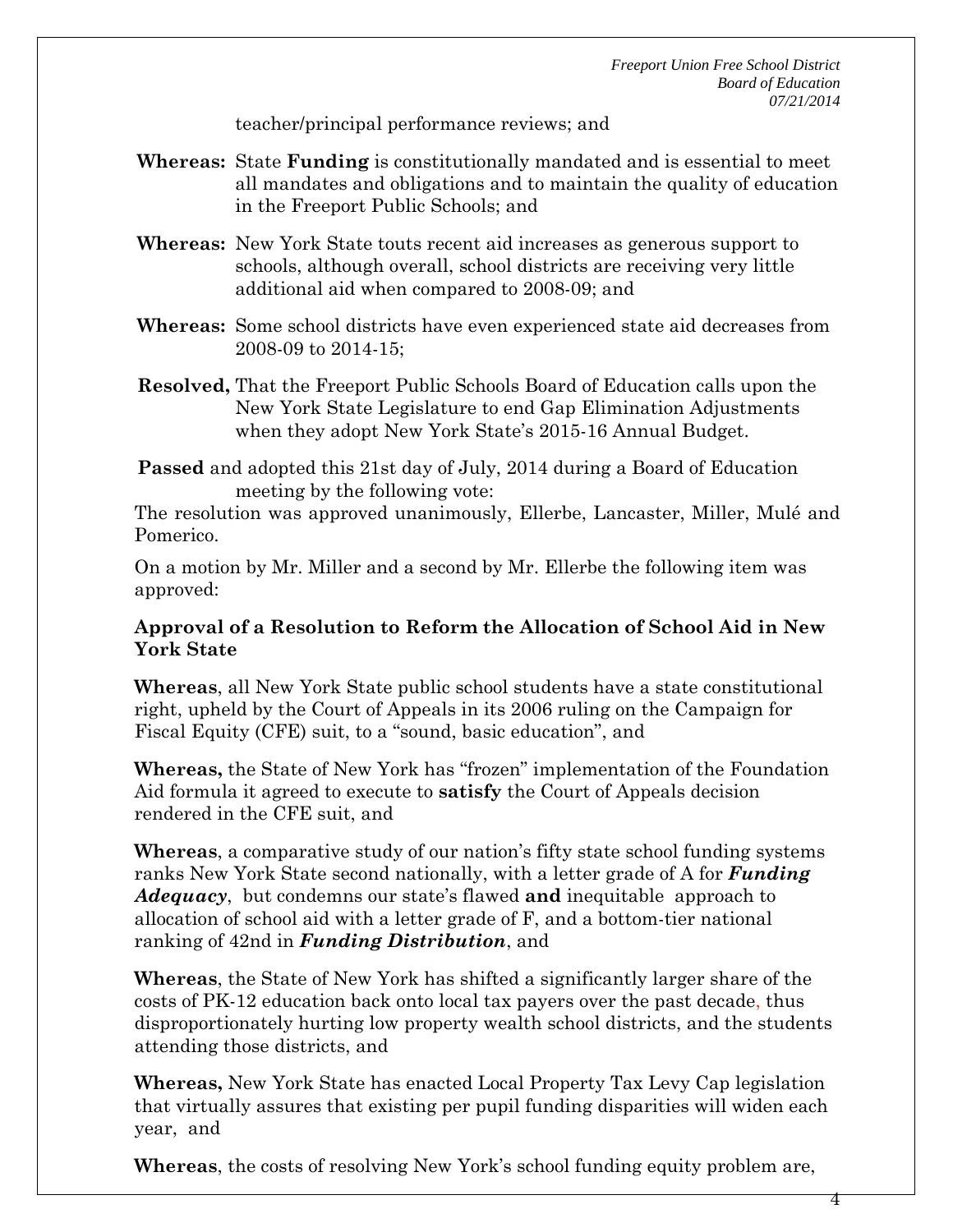based on past state legislative performance, highly likely to continue to increase in every year that school funding allocation decisions remain in the hands of the state legislature, and

**Whereas**, New York's highly politicized system for allocating school funds places great pressure upon even the most conscientious state legislator to act in a selfish manner for the benefit of residents of their own **legislative** district even in violation of the state constitution's guarantee, upheld by the Court of Appeals, that ALL children receive a "sound, basic education" with the consequence being that students of other legislative districts and regions have their educational opportunities curtailed,

**Therefore,** the School Board of **the** Freeport Union Free School District calls for the immediate establishment of a non-political *School Funding Equity Commission* that follows the model used by New York State when it established the Berger Commission to resolve the politically sensitive issue of hospital closure and repurposing,

**Specifically,** our Board of **Education** endorses the plan calling for the following actions to occur:

**1.** Education funding allocation decisions be de-coupled from the legislature by empowering a team of nationally recognized school finance experts to design a new school finance system that is research based and fair to all New York students and school districts,

**2.** That this team of nationally recognized school finance experts be charged to operate independently of political influence, and design a system for allocating school funds that is equitable, predictable, sufficient, transparent and readily comprehensible by New York residents,

**3.** That the recommendation of this *School Funding Equity Commission* become law at a date certain unless that recommendation were to be specifically turned down by a vote of both houses of the legislature,

**4**. That the *School Funding Equity Commission* be charged to develop a plan with a three year phase-in to cushion districts from any dislocation a new funding system might impose, and

**5.** That after six years (three year phase-in and three years operation) a similar *Commission* be charged to review the impact of the new funding approach and make recommendations for improvements.

The resolution was approved unanimously, Ellerbe, Lancaster, Miller, Mulé and Pomerico.

The Superintendent and Board President welcomed the new staff members to the Freeport Family and presented them with a pin.

## A**djournment**

At 8:10 a.m., with no other business, on a motion by Ms. Mulé and seconded by